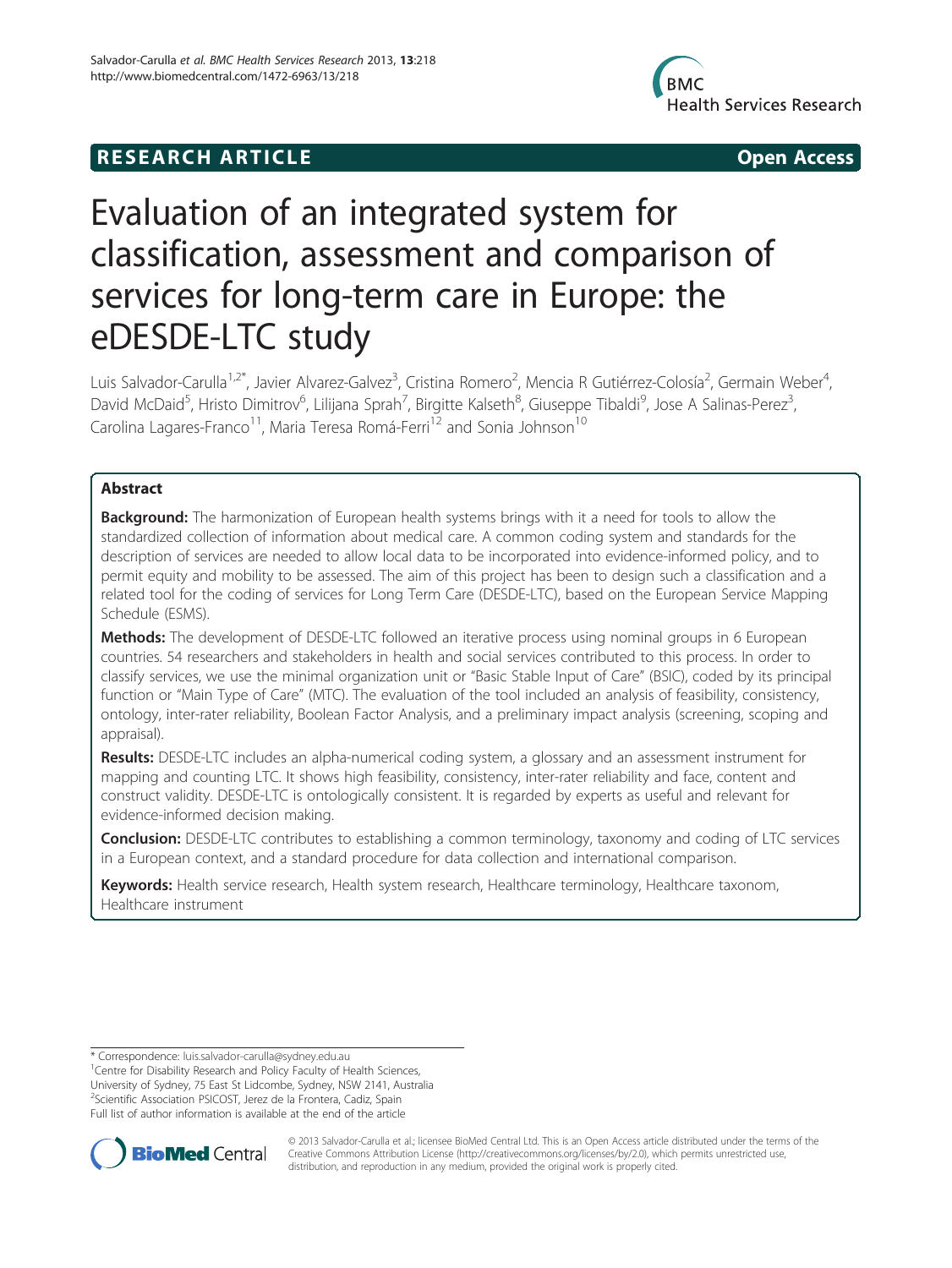### Background

Long-Term Care (LTC) is a blanket term that "brings together a range of services for persons who are dependent on help with basic activities of daily living over an extended period of time" [[1\]](#page-10-0). This range comprises 'medical and/or social services designed to help people who have disabilities or chronic care needs. Services may be short or long-term and may be provided in a person's home, in the community, or in residential facilities' (US Dept of Health). However it should be noted that, at present, Member States of the European Union use a variety of definitions of LTC that do not always concur [\[2](#page-10-0)].

Comparing health services across different countries is very difficult, especially for services that aim to deliver Long-Term Care. Thus far, international service comparison has largely failed to provide satisfactory information for health planning in areas as diverse as mental health [\[3](#page-10-0)], ageing [[4](#page-10-0)], or services for persons with disabilities in Europe [\[5\]](#page-10-0). These comparison problems can be attributed to factors that include: (1) the influence of local history in the development of specific service models; (2) differences in organizational structure; (3) increasing complexity of service networks [\[6\]](#page-10-0); (4) terminological inconsistencies (services with the same name perform different activities and vice versa); (5) problems in the definition of the target population for whom the services are designed; (6) lack of an international classification system to facilitate standard coding of services across different settings.

Terminological variability is found across all types of health service, from day hospitals to rehabilitation centers, and we even lack an operational definition of 'service' that can be applied to comparative health service research [[7\]](#page-10-0). 'Service' is used in several senses in the System of Health Accounts (SHA 2.0) [\[8](#page-10-0)]. In this context the term can be used to describe provider organizations, a combined arrangement of functions, programmes and goods (e.g. Common Listing of Services of the Spanish National Health Service) [\[9\]](#page-10-0), a physical facility, or an organizational unit. Even in the latter restricted use, this term can be used to describe the organization of inputs at micro-level (i.e. at an individual local facility), at mesolevel (e.g. a general hospital in a small catchment area) or at macro-level (e.g. a health maintenance organization working at regional or national level or a public health preventive programme). Further, the lack of an international taxonomy in health service research impedes comparisons of like with like. Thus lists of services based on official names group highly structured 'services' together with simple 'clinical units' or even with care activities, as if they were comparable units of analysis. The lack both of international units of analysis and of a health service taxonomy generates an incommensurability bias in

the whole area of health services research [\[10\]](#page-10-0). It is also a major impediment to international comparability and to the practical use of health service data for evidenceinformed policy.

European health agencies need comparable descriptions of care to measure health equity and allow patient mobility within the European Union. The Charter of Fundamental Rights of the European Union (2000) established that 'having access to high-quality healthcare when and where it is needed' is a fundamental right of every European citizen. However, currently parity of access and mobility between appropriate services are difficult to assess because we do not have tools for ascertaining which services might be seen as equivalent [[11,12\]](#page-10-0). Hence the development of a common coding and a standard assessment system is also relevant for services harmonization and the equitable allocation of care (resources, programmes and treatments) between the different groups and individuals in Europe, as well as for facilitating the linkage of European health [[13\]](#page-10-0).

The World Health Organization has also made a strong case for international service comparisons in the assessment of health care reforms [\[14\]](#page-10-0). The WHO Advisory Committee on Health Research has highlighted the importance for the development of usable and grounded policy recommendations of using local evidence on service availability obtained from the specific setting or area regarding which plans are being made [\[15,16\]](#page-10-0). Meeting the need for complementary local (meso-level) and global/national/regional information (macro-level) is one of the elements in the SUPPORT program for improving decision making about health policies and programs [\[17\]](#page-10-0).

As a starting point, the European Psychiatric Care Assessment Team (EPCAT) initiated in the year 1994 the development of a common terminology and a standard procedure for assessment of mental health services. The underlying aim was to facilitate comparisons between different geographical areas so as to generate a robust evidence base for health planning and resource allocation. A further aim was to provide contextual information to support interpretation of research findings. The EPCAT group developed a battery of instruments for international comparison of mental health services. This battery included a brief set of indicators of small mental health area characteristics (European Socio-Demographic Schedule - ESDS) [\[18\]](#page-10-0), a standard assessment of care activities within mental health services (International Classification of Mental Health Care - ICMHC) [\[19\]](#page-10-0) and an instrument or schedule for coding and assessing mental health services (European Service Mapping Schedule - ESMS) [[20](#page-10-0)]. Underpinning this instrument was a consensus on a standard method for service assessment and comparison in small health areas. In the subsequent years this system was used to make catchment area-based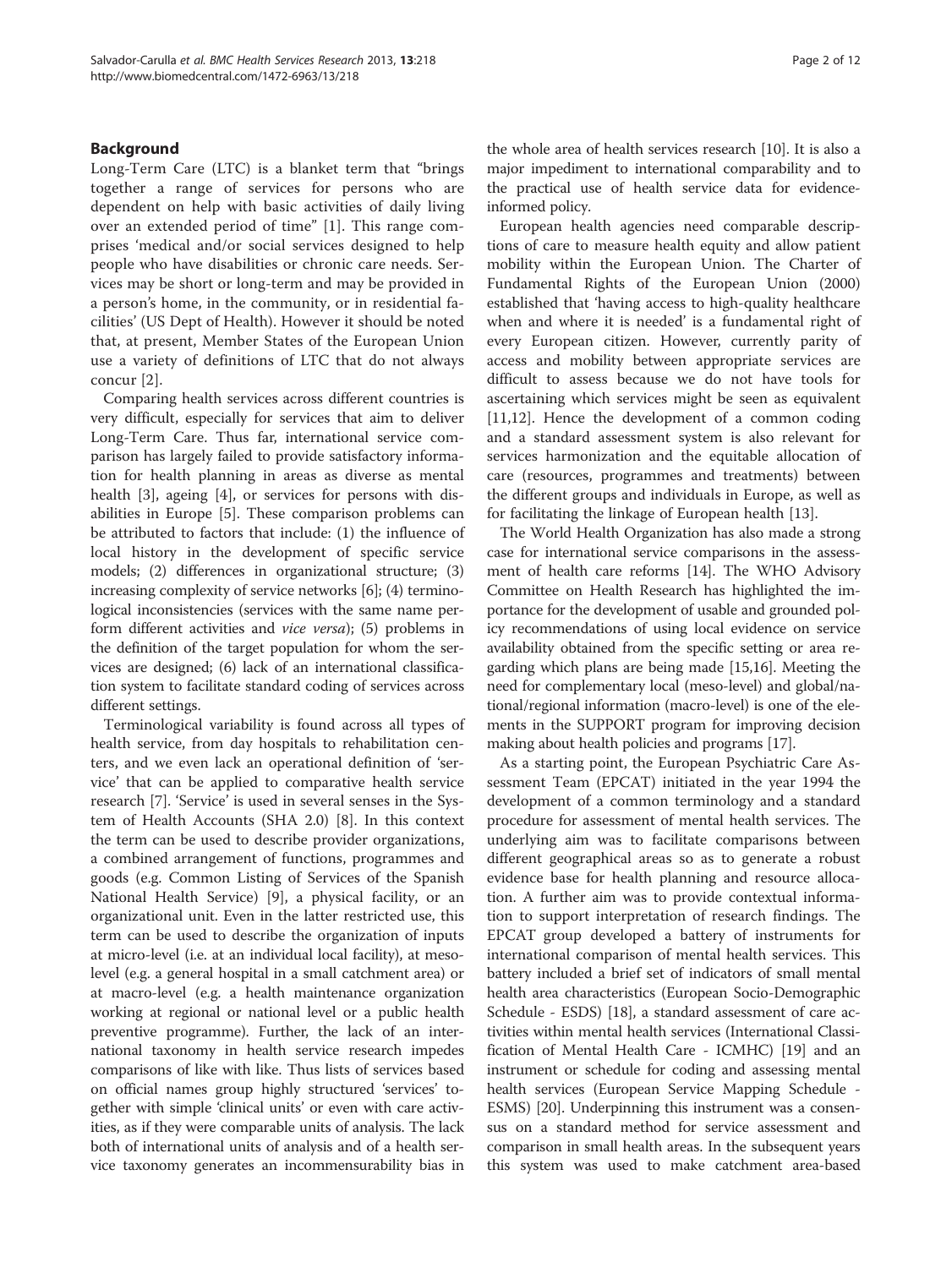comparisons of mental health care in several countries, for example Italy [\[21\]](#page-10-0), Spain [[22](#page-10-0)], Poland [[23](#page-10-0)] or Germany [[24](#page-11-0)]. The system also proved its usability for international service research including comparisons of the mental health systems in Spain, Italy and Chile [\[25,26\]](#page-11-0), and in Norway and Russia [\[27\]](#page-11-0), as well as in a series of international studies mainly conducted in Europe [\[28\]](#page-11-0). Prior tools developed by our group included instruments for evaluation of services in mental health (ESMS) [\[20\]](#page-10-0), the elderly (DESDAE) [[27](#page-11-0)] and disability (DESDE) [\[3](#page-10-0)].

The current study has built on this preceding programme with the aim of developing a standard taxonomy for description, mapping and comparison of services for Long-Term Care (DESDE-LTC). The DESDE–LTC toolkit comprises a coding system, a glossary of terms, a service assessment instrument, a training package and a casebook. The DESDE-LTC toolkit and all the preliminary information on this project is available at the project's website (<http://www.edesdeproject.eu>).

# Methods

The study has been carried out by a consortium of research organizations on health services in 6 European countries, and a series of collaborating experts. These include developers of the European Service Mapping Schedule (ESMS), as well as experts from international organizations (OECD), health agencies (national, regional and municipality levels), and experts in formal ontology and support decision systems for health decision-making, ensuring its face and content validity.

The development of the DESDE-LTC classification followed a series of related steps. First a review was conducted of the framework for coding and classification services for LTC in Europe, including a re-examination of previous instruments (ESMS, DESDE, DESDAE). Then a first draft of the new coding system and the instrument was prepared by the members of the core working group. This preliminary version included modifications of the initial coding based on the literature review and on the experience gathered in health and social service mapping in Spain after the completion of DESDE in 2006, as well as on the care needs of the broader target group (LTC), which included also acute services as these services are used by this population group.

The preliminary version was then reviewed through an iterative process which involved nominal groups in the 6 participating countries. A total of 41 European researchers and stakeholders in LTC health care and social services participated in the nominal groups, and 54 in the usability exercise which included international experts in the use of the ESMS and DESDE. The Nominal Group Technique is a more structured variation of the focus group for decision-making and planning [[29](#page-11-0)]. It allows a group to achieve consensus and prioritize issues, as it retains the consensus-building benefits of the group dynamic while harnessing a range of individual views. Thus this technique allows the collection of an appropriate amount of evidence-informed local data to calibrate the instrument.

Three sessions were organized in every country with the following objectives: (a) to introduce the problems of service research and comparability of services across different geographical areas in Europe, to familiarize participants with the EPCAT approach to services research and with the DESDE-LTC coding system, and to prepare comments and amendments which were discussed at Session 2; (b) to acquaint participants with the DESDE-LTC coding system, including reviewing the aim, structure and use of the instrument, and the cut-off points provided in it; (c) to conduct the final review, prepare the final version of the classification and its toolkit and to confirm that suggestions of every nominal group have been taken account. Finally a conceptual adaptation of this preliminary version of the coding system and the instrument was made in 6 languages: English, Spanish, German, Norwegian, Slovenian and Bulgarian.

Once the final DESDE-LTC versions of the classification and its instrument were available, the usability of the coding system was analyzed according to four quality criteria: Feasibility, Consistency, Reliability and Validity [[30\]](#page-11-0). The full description of the feasibility analysis is available elsewhere [[31\]](#page-11-0).

#### Sample

This analysis was made using a PSICOST health and social services database that is made up of 1339 services, each identified as the minimal organizational set of inputs or Basic Stable Input of Care (BSIC) (see below). Table [1](#page-3-0) describes the different units of analysis of services and their definitions including the units employed in this instrument (BSIC and MTC).

The service sample mainly included services from Spain ( $n = 1319$ ), since this country has a high diversity of health and social care systems in its 17 regions. Additionally, other specific services from 5 European countries were incorporated to increase variability of the sample  $(n = 20)^a$ . To extend the description of types of services, the dataset for mental health care  $(n = 1275)$ was extended with 64 services for other LTC groups (intellectual disabilities, physical disabilities, elderly and other chronic conditions). This allowed inclusion of as broad as possible a range of services in the reliability and validity exercises. The training casebook included 21 different cases from all six participating countries [[31\]](#page-11-0).

#### Feasibility analysis

An *ad-hoc* 25-item feasibility questionnaire with a 5-point Likert scale (where  $1 =$  "best/highest" and  $5 =$  "worst/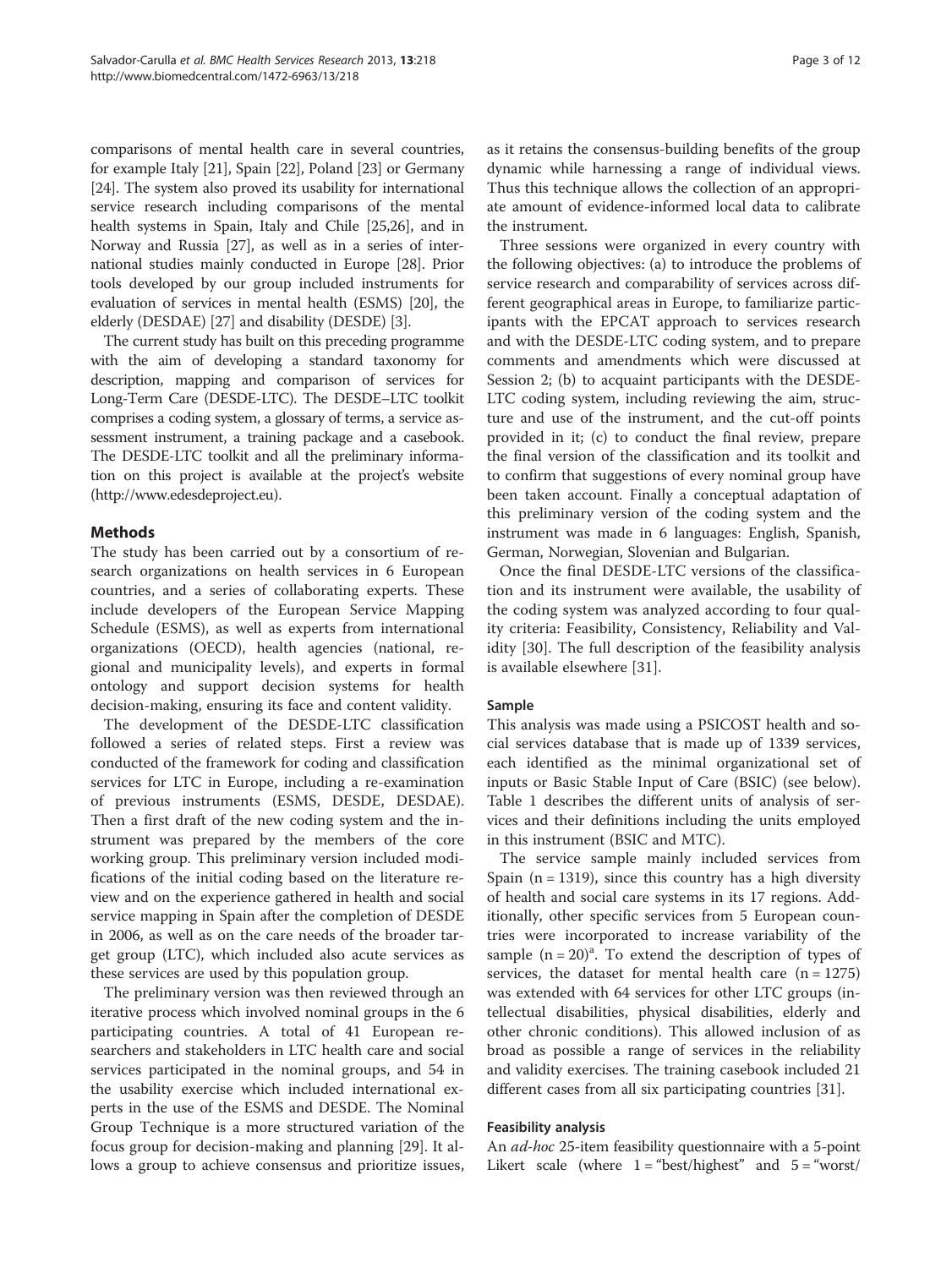| <b>Descriptor</b> | Complete name              | <b>Definition</b>                                                                                                                                                                                                                                                                                                                                                                                                                                                                                                                                                                                                                                                                                                                                |
|-------------------|----------------------------|--------------------------------------------------------------------------------------------------------------------------------------------------------------------------------------------------------------------------------------------------------------------------------------------------------------------------------------------------------------------------------------------------------------------------------------------------------------------------------------------------------------------------------------------------------------------------------------------------------------------------------------------------------------------------------------------------------------------------------------------------|
| Facility          | Health facility            | A physical structure (building or dwelling) where care is provided (BSICs are delivered in care facilities).                                                                                                                                                                                                                                                                                                                                                                                                                                                                                                                                                                                                                                     |
| Service           | Health service (generic)   | A 'service' is an umbrella term that is used to describe very different components of the organization of<br>care typically at the micro-level functional system. It could refer to facilities, organizational arrangements<br>within a facility, health deliverables such as programs and interventions or health products.                                                                                                                                                                                                                                                                                                                                                                                                                     |
|                   | Service delivery*          | Combination of inputs into a service production process that delivers health interventions to individuals<br>or to the community.                                                                                                                                                                                                                                                                                                                                                                                                                                                                                                                                                                                                                |
|                   | Health product*            | The result of the interaction of capital, labor and entrepreneurship in the production process which has<br>the primary purpose of improving, maintaining or preventing the deterioration of the health status of<br>persons mitigating the consequences of ill-health defined as the smallest unit with own administrative<br>structure available within the local area (micro-organization). The range of services to be considered<br>includes those facilities that have as specific aim any aspect of the management of health care and of<br>the clinical and social difficulties related to it.                                                                                                                                           |
|                   | Health services*           | Products over which ownership rights cannot be established, although they typically generate changes<br>in the conditions of the consuming units, including health benefits for the receiving individuals. They<br>cannot be traded separately from their production, and they are the result of the activities of producers<br>at the demand of consumers.                                                                                                                                                                                                                                                                                                                                                                                      |
| <b>BSIC</b>       | Basic stable input of care | Is the minimal organizational unit composed by a set of inputs with temporal stability arranged for<br>delivering health related care to a defined population in a care area. It is usually composed of an<br>administrative unit with an organized set of structures and professionals. Within the production model<br>of health related care (input-throughput-output), BSIC refers only to functions of care and not to other<br>inputs (devices, facilities) or to procedures (interventions). The functions provided by this unit care can<br>be described by the main type of care provided by the BSIC. The operational description of BSIC<br>depends on its main characteristics (organization, staff, location and target population). |
| <b>MTC</b>        | Main type of care          | MTC is the main DESCRIPTOR of the 'generic care function' provided by the BSIC. The generic care<br>function typically describes the principal activity carried out in the BSIC (e.g. the user sleeps in a setting<br>where a physician is available 24 hours a day).                                                                                                                                                                                                                                                                                                                                                                                                                                                                            |
|                   |                            | MTCs have been selected in an iterative process by a series of expert groups based on the actual<br>description of services in different Countries within the consecutive ESMS/DESDE projects.                                                                                                                                                                                                                                                                                                                                                                                                                                                                                                                                                   |

<span id="page-3-0"></span>Table 1 Different units of analysis in health services comparison and related terms

(\*) SHA 2.0 System of Health Accounts 2.0.

lowest judgment") was used to assess the feasibility of DESDE-LTC. This feasibility evaluation tool included three domains: Applicability, Acceptability, Practicality; plus another domain of Relevance (or criterion validity) [[30\]](#page-11-0). This instrument was completed by 54 health service experts who participated in the nominal groups and researchers with previous experience in the use of ESMS/DESDE from Spain  $(n = 15)$ , Slovenia  $(n = 10)$ , Austria (n = 8), Bulgaria (n = 8), Norway (n = 6), United Kingdom  $(n = 3)$ , Chile  $(n = 2)$ , Germany  $(n = 1)$  and Italy  $(n = 1)$ . This questionnaire is available online<sup>b</sup>. The consistency and usability of the Feasibility questionnaire was evaluated in the preliminary expert sample (21 respondents). This instrument obtained good internal consistency (Cronbach's alpha over 0.7 in all domains) [[32](#page-11-0)]. Only three questions out of 25 showed some problems of understanding. In the opinion of the experts, this questionnaire covered the main aspects of feasibility [[33](#page-11-0)].

# Consistency

A content analysis of the hierarchy of the DESDE-LTC coding system was made by an ontology expert (MR-F) based on previous experience in the ontology analysis of other health classification systems [[13\]](#page-10-0). Ontology analysis is not only relevant to the assessment of taxonomies and classifications but also for other standardized instruments [\[30\]](#page-11-0). The relationships of the different terms on the hierarchy were appraised according to their attributes. Two types of hierarchy were assessed depending on the attributes of the concept of interest: (1) structural assemble: <part-of> (part-whole), and similarity: <is-a> (kind-of). In a <part-of> hierarchy, terms inherit their location from parent terms higher in the hierarchical tree; (2) In a  $\langle$ is-a $\rangle$  (kind-of) hierarchy many different properties of parent terms are inherited by their children terms (e.g. a hospital  $\langle$ is-a $>$  meso-organization  $\langle$  part-of $>$  the global health system defined for a region or nation.). Additionally, a proxy quantitative analysis of the overall consistency or structural validity of the DESDE-LTC instrument was obtained by assessing the association of codes, stability and independence across three levels of the hierarchy using a Boolean Factor Analysis (BFA).

#### Reliability analysis

170 minimal stable organizational units of health services (BSICs) covering the 'Main Types of Care' (MTCs) in Europe were selected by one member of the core group (MP) from the DESDE database and case vignettes provided by other European partners. All services were coded by two independent observers. The reliability analyses took into account both Classical Test Theory (CTT) and the Generalizability Theory (GT) [\[30\]](#page-11-0). Cohen's kappa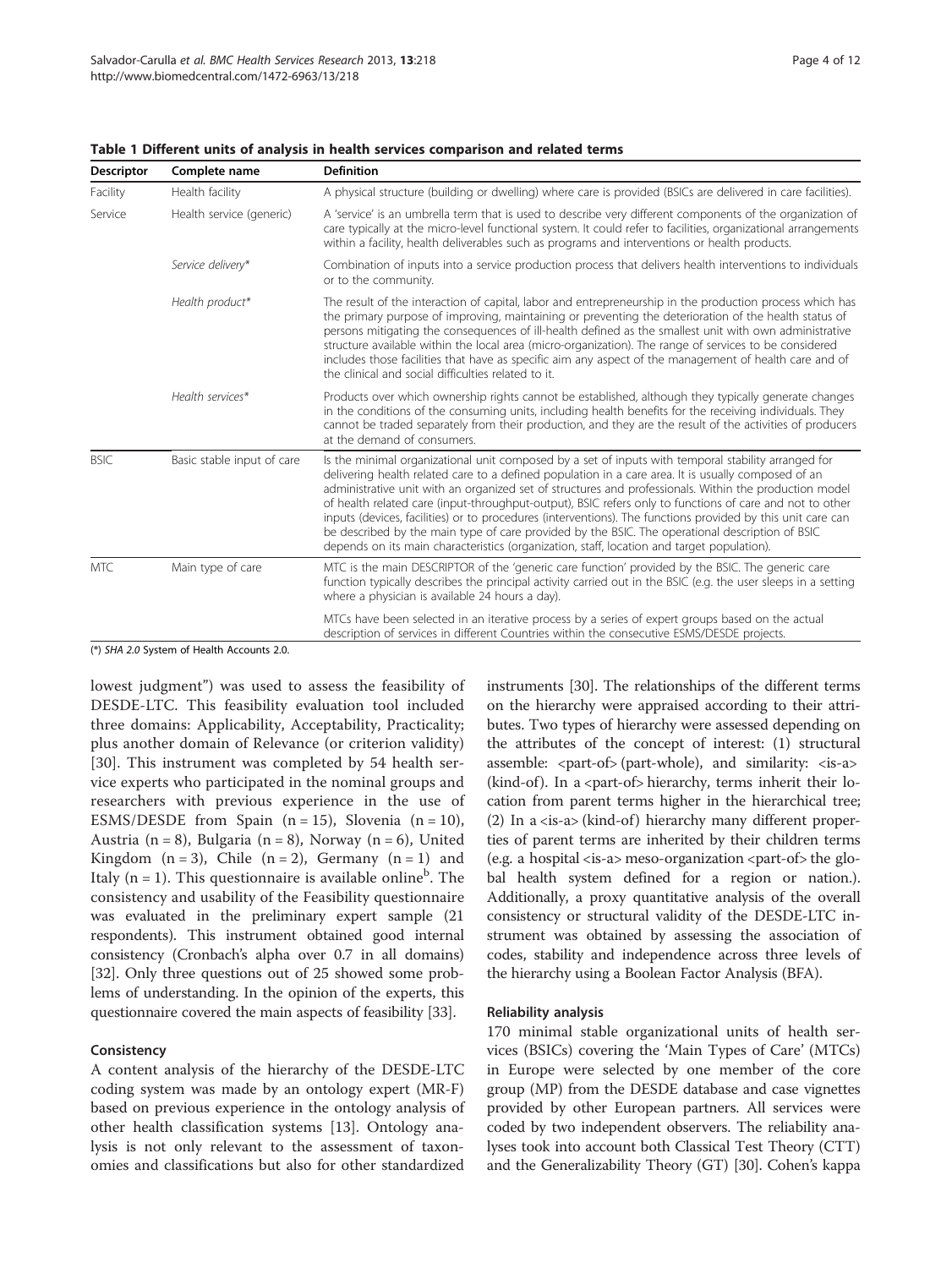#### Validity analysis

The validity analysis of the DESDE-LTC coding is a continuation of the previous studies on the validity of ESMS and DESDE. The development of this coding system has been a continuous iterative process following a bottomup approach derived from the description and coding of hundreds of services for mental health, ageing and disabilities in different European countries and by different teams since the publication of ESMS [\[20](#page-10-0)]. This study describes the content validity of the taxonomy and the instrument to code MTCs (DESDE-LTC, Section B), its internal structure (construct validity), how its findings are judged as valid by different stakeholders including officers, managers and service researchers (criterion validity) and how this information could been used by policy makers (practical usability) [\[31\]](#page-11-0).

Assessment of the face and content validity of the instrument is based on judgments made by the panel of 54 international experts using a series of questions incorporated to the feasibility questionnaire: (Section B, Applicability, Question B1: 'In your opinion, is the data obtained when applying the instrument useful?'; Section E, Relevance; and Section B, Applicability, Question B3: 'From your point of view, does the instrument cover important dimensions?').

The quantitative validity of the DESDE-LTC instrument was analysed using a database comprising 1339 services (BSICs), assessed by the core group. The hierarchical structure of the instrument is composed of 4 levels: Level 0, composed of the 6 main branches ('I': Information, 'A': Accessibility, 'S': Self-support, 'O': Outpatient care, 'D': Day care, 'R': Residential care); Level 1, primary branches into which the main branches are divided; Level 2, intermediate level where some of the level 1 branches reach their final division while others subdivide further; Level 3, final subdivision of branches. Each code in each level was assessed as present (1) or absent (0) in each of the services, resulting in a matrix of zeros and ones. Following thisprocess structure, the BFA approach was used to evaluate the internal structure at levels 0, 1 and 3 (level 2 was embedded in this final level). As in classical factorial analysis, BFA obtains, with dichotomous variables, a group of dichotomous factors to explain the underlying structure within the population. BFA adjusts the items observed to estimated ones by multiplying the factor loadings and the factor scores by the Boolean product [[34](#page-11-0)]. Both positive and negative

discrepancies are counted and the method gets the factors minimizing these discrepancies. Positive discrepancies are recorded when the observed rating is 1, while the analysis estimate is 0. Negative discrepancies are the number of times the observed rating is 0, while the estimate value is 1.

### Impact analysis

Finally, a preliminary impact analysis was carried out in three phases [\[5](#page-10-0)[,35,36](#page-11-0)]: Screening (review of available instruments for description and coding of health services and literature on the topic with a focus on European Union); Scoping (Identification of scope at European, National, Regional and Local level at every participating country); and Appraisal (Evaluation of the taxonomy, instrument, webpage and training package using the mapping developed at the Scoping phase –Highest to lowest / 5-point likert).

# Results

A comprehensive taxonomy of health services based on 'Main Types of Care' (MTCs) has been developed through work on the previous instruments, ESMS and DESDE. Substantial changes have been incorporated into the new DESDE-LTC instrument, including the operational definition of BSIC, which is the minimal organizational unit that should be defined to allow comparisons of like-with-like in health services research, and the operational definition of the 'Main Types of Care', which are the codes that are assigned to every BSIC in DESDE-LTC. It is important to note that one BSIC can be described by more than one MTC. In our sample, 1339 BSICs corresponded to 1643 MTCs (252 BSICs have more than one MTC).

The tree taxonomy has evolved from the original 4 main branches and 33 final codes used in the ESMS instrument to an ontology-driven comprehensive taxonomy of MTCs. According to the hierarchical tree structure of the instrument, level 0 is composed of the main 6 branches, level 1 is composed of the primary branches with 42 codes, level 2 is an intermediate level, and level 3 is composed of final subdivision of branches with a total of 89 codes that describe the characteristics of each object (Figure [1\)](#page-5-0). Section A has incorporated eleven additional descriptors relevant for comparative policy analysis (for example the additional descriptor "h" is registered when outpatient care is provided at a hospital setting).

Each code is identified by three pieces of information, a Decimal Identifier, a Descriptor and a Label.

1. Decimal Identifier: this DI number encompasses every level of the hierarchy (first level the branch, second level acute/non acute, third level mobile/non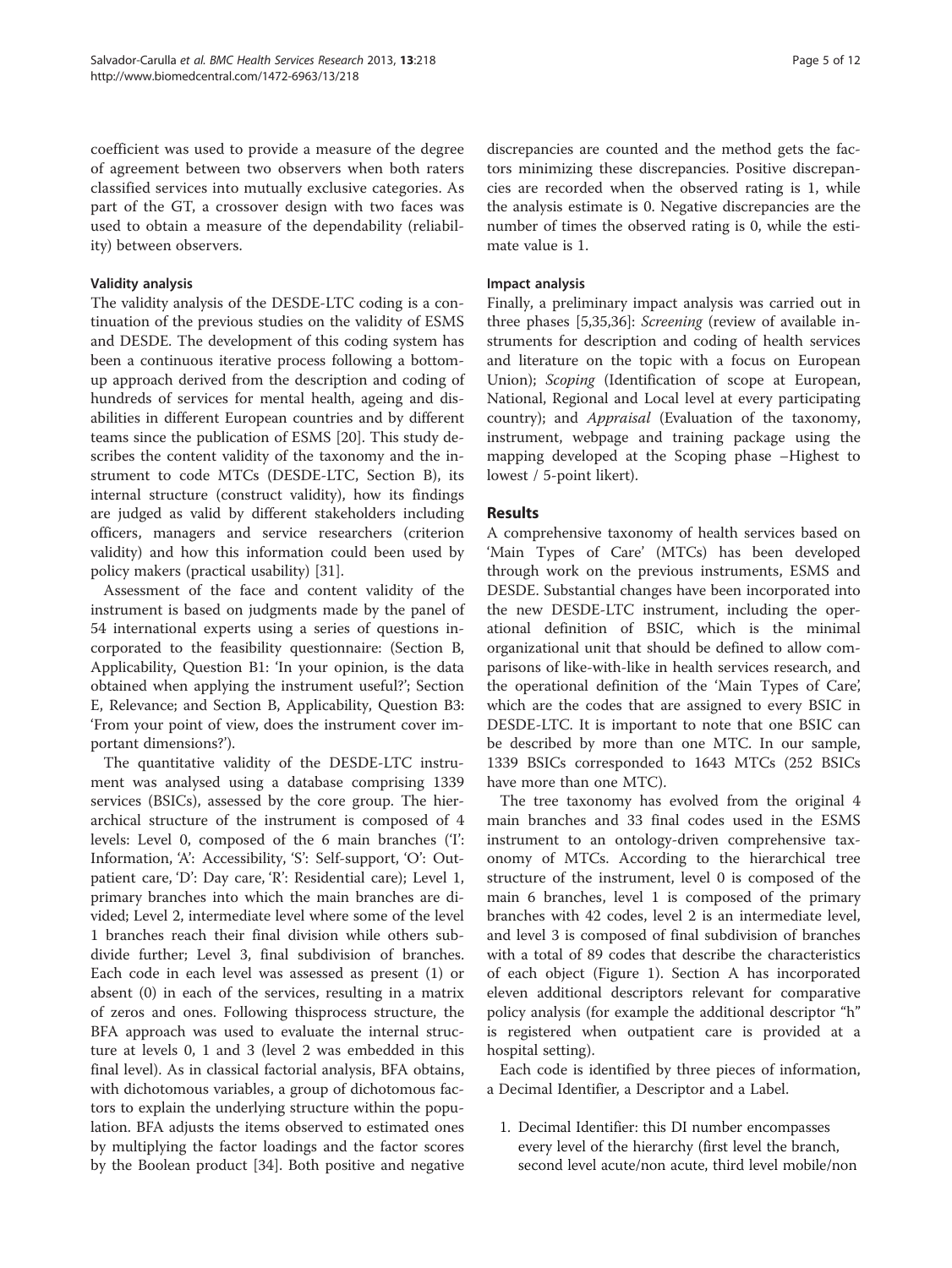<span id="page-5-0"></span>

mobile etc.). For example in the DI "D0203010100", D stands for "Day care", 02 stands for "non acute", 03 indicates "non-work structured", "01" high intensity, and 00 "no more levels of development". This ID facilitates grouping the information for later statistical processing of data.

- 2. Descriptor: definition of the code according to the hierarchy (D4.1- Day care; non acute; non-work structured, high intensity).
- 3. Label (or MTC code): this is an internal code that groups all the characteristics described above for every final code (for example: D4.1). Not all the decimal identifiers have a label in the DESDE-LTC coding system. For example those decimal identifiers that correspond to intermediate branches of the taxonomy tree do not have a label assigned as they do not code actual services.

The full alphanumerical coding and the glossary of terms are available on the webpage [\(http://www.edesdeproject.](http://www.edesdeproject.eu/download.php) [eu/download.php,](http://www.edesdeproject.eu/download.php) see eDESDE-LTC Instrument). The labels are used at the instrument instead of the decimal identifier to facilitate its reading and its use (see example in Figure 2). The arrows in this figure indicate how the eDESDE-LTC coding reduces the complexity to understand and manage decimal identifiers and descriptors.

The DESDE-LTC instrument has four sections, like the previous questionnaire ESMS. Section A describes the general principles of evaluation and coding, the description of the catchment area and the target population of the services that should be coded in the mapping exercise. It includes the operational definition both of 'Basic Stable Inputs of Care' (BSICs) and 'Main Types of Care' (MTCs) and of the additional descriptors that are relevant for service comparison. Section B consists of a

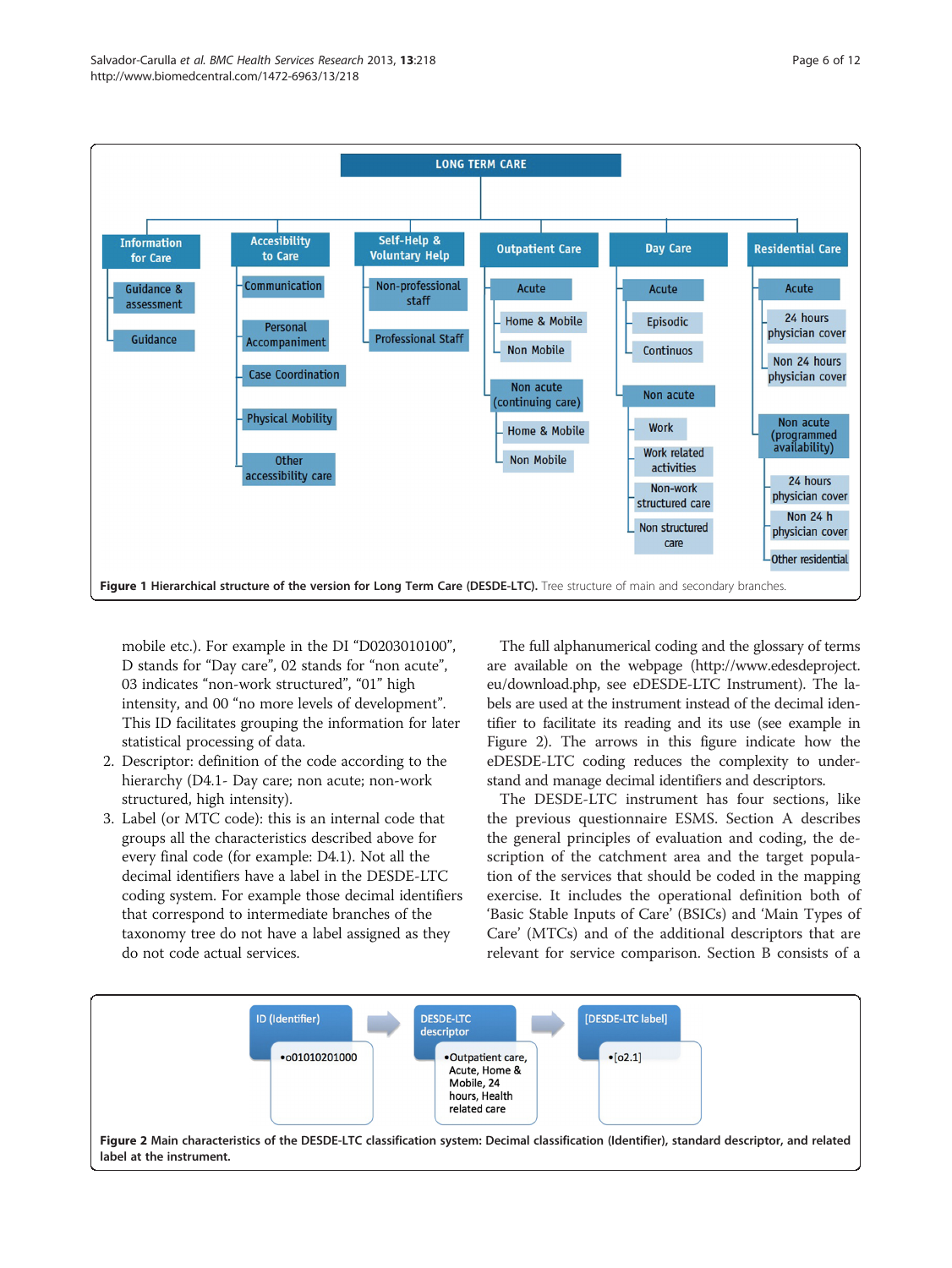taxonomy tree that represents its hierarchical structure, the description of the codes, and their identification using MTC labels. Section C counts the levels of utilization of MTCs in a catchment area, and Section D describes the main characteristics of every service identified in the mapping exercise and coded in Section B (i.e. name, location, ownership, management, opening hours, staff, etc.).

# Feasibility analysis

DESDE-LTC fulfilled the criteria for feasibility on all four factors (best to good ratings). Applicability obtained an arithmetic mean of 2.1 (where  $1 =$  "best/highest" and 5 = "worst/lowest judgment"). According to experts, data obtained using the instrument were very useful for understanding health care and LTC provision. The acceptability average rating was 2.3. As a result of the complexity of the systems in LTC, expert knowledge is considered an important precondition for use of this instrument. The information required for applying the instrument is difficult to obtain and often not readily accessible. Although the instrument was regarded as userfriendly, its underlying background, management and completion are not easy to understand due to many specific and new terms that require training and practical expertise, so more practical examples and exercises may be required. Ratings for practicality were less good (mean: 2.4).

The coding system and the analyses of data are quite complex and require advanced expert knowledge. In spite of these caveats, DESDE-LTC was judged as very useful in relation to the time and effort devoted to training and completion. Relevance (face validity) obtained the best mean rating (1.7). Finally, according to experts, the DESDE-LTC taxonomy and toolkit is a significant step forward towards achieving a classification of LTC services in the near future.

#### Consistency: ontology and structure of the instrument

This classification contains a comprehensive and meaningful description of the terms of this domain which can be applied to eventually formalize an ontology based on the specification of the system (scope and purpose). The ontological analysis allowed for the development of a decimal systematic notation to facilitate a hierarchical scheme of services for long term care. The final taxonomy and toolkit reaches this objective in four different ways:

a) The taxonomy scheme of LTC services contains 89 decimal numeric identifiers (DESDE-LTC Classification). The decimal codification contributes to specifying the meaning of the represented objects, determining dependency relations of specific

concepts to general concepts. This structure could be reused to formalize the accepted and shared knowledge encapsulated in DESDE-LTC in an ontology applicable to computer-based information systems.

- b) The MTC label listing combines name and number of the tree taxonomy branches to provide a usable standard description of LTC services. Every label corresponds to a decimal identifier. This bi-univocal correspondence facilitates the precise meaning of the labels according to their position in the taxonomy.
- c) The standard descriptor for every decimal identifier and its related label (DESDE-LTC Coding List) summarizes the main characteristics of each LTC service by its Main Type of Care, and facilitates a quick search of branches definitions.
- d) The glossary of terms compiles an alphabetical list of definitions of key concepts that appear at DESDE-LTC classification and toolkit.

To assess the structural consistency of applicability of this taxonomy to code BSICs, a Boolean Factor Analysis (BFA) was run at three levels of the hierarchy (levels 0, 1 and 3) (see [validity analysis](#page-7-0) below). The majority of the codes were explained by a single factor which indicates that codes are well defined and composed a consistent structure within the instrument. This analysis confirmed that main and secondary branches of DESDE-LTC are collapsed by codes (or items) that measure independent characteristics of the services being assessed.

# Reliability

A high level of inter-observer agreement was obtained when two independent observers assigned the codes to 170 services (BSICs). The reliability analysis for each code at levels 1 and 3 of the taxonomy tree (final branches) is shown at Table [2.](#page-7-0)

The reliability between observers was high for the main branches (A, D, I, O, R or S) (κ = 0.9674 / CI: 0.9362; 0.9987). The two observers agreed on 14 codes in "A" (Accessibility), 51 in "D" (Day care), 2 in "I" (Information), 39 in "O" (Outpatient), 59 in "R" (Residential) and 1 in "S" (Self-help/volunteer). In the GT analysis the main branches were analyzed as different measurement conditions of a single facet. The reliability (or dependability) coefficient for one observer was  $G = 0.9322$ . For each main branch the primary subdivision or sub-branch (e.g. A1, A2, D0, D9, etc.) was taken into account and coded with '0' (absent) or '1' (present). The reliability was almost perfect ( $\kappa = 0.8$ -0.99) for all the branches.

The inter-rater reliability for the final branches (level 3) was calculated for 36 labels (MTC codes) which had a sufficient number of observations to calculate the Kappa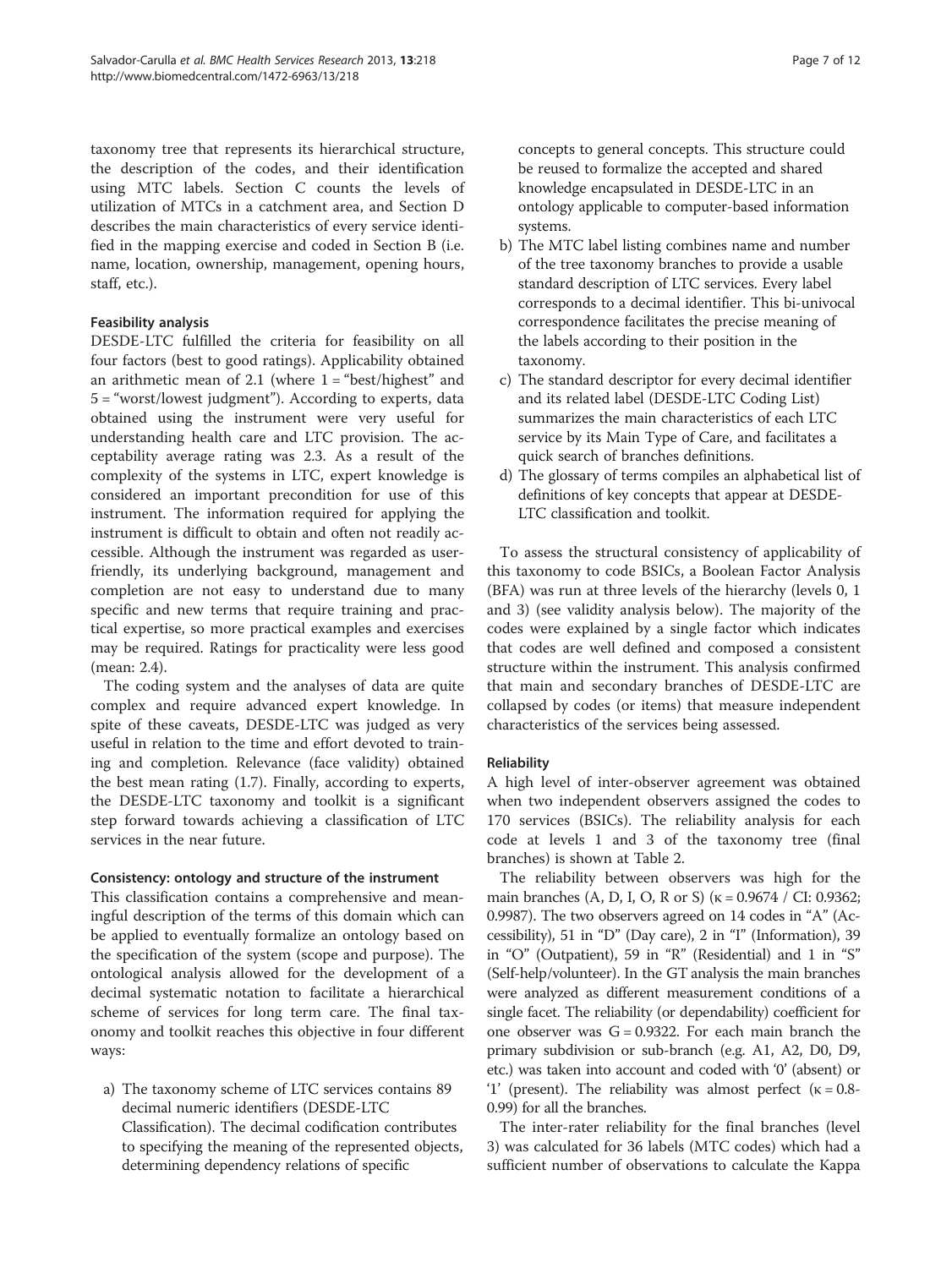<span id="page-7-0"></span>Table 2 DESDE-LTC inter-rater reliability: Main Types of Care in main and final branches  $(n = 435)^*$ 

| <b>DESDE-LTC LABELS</b><br>(MTC Codes) | n (Alfa+<br>Beta) | Coef. G (GT) and K (CCT)      |
|----------------------------------------|-------------------|-------------------------------|
| Information for Care (I)               | 15                | Coef. G: 0.95 (S.E.: 0.01917) |
| 11.1                                   | 2                 | K: 1.00 (1.00-1.00)           |
| 12                                     | 11                | K: 1.00 (1.00-1.00)           |
| 12.1                                   | 6                 | K: 0.79 (0.40-1.00)           |
| 12.1.2                                 | 2                 | K: 1.00 (1.00-1.00)           |
| 12.2                                   | 1                 |                               |
| Accessibility to Care (A)              | 17                | Coef. G: 0.97 (S.E.:0.01088)  |
| A1                                     | 2                 | к: 0.66 (0.04-1.00)           |
| A2                                     | 2                 | K: 0.66 (0.04-1.00)           |
| A4                                     | 12                | K: 1.00 (1.00-1.00)           |
| A5                                     | 1                 | K: 1.00 (1.00-1.00)           |
| Self-help and Volunteer Care (S)       | 9                 | Coef. G: 0.80 (S.E.: 0.03321) |
| S1.2                                   | 5                 | K: 0.79 (0.40-1.00)           |
| S1.3                                   | 1                 |                               |
| S <sub>2.1</sub>                       | 2                 | K: 1.00 (1.00-1.00)           |
| S <sub>2.2</sub>                       | 1                 |                               |
| Outpatient Care (O)                    | 120               | Coef. G: 0.95 (S.E.: 0.0115)  |
| 02.1                                   | 2                 |                               |
| 03.1                                   | 18                | к: 0.64 (0.38-1.00)           |
| O5.1                                   | 10                | K: 1.00 (1.00-1.00)           |
| 05.1.1                                 | 6                 |                               |
| O5.2.1                                 | 7                 |                               |
| O5.2.3                                 | 2                 | K: 1.00 (1.00-1.00)           |
| O6.1                                   | 4                 | K: 1.00 (1.00-1.00)           |
| O6.2                                   | 2                 | K: 1.00 (1.00-1.00)           |
| 08.1                                   | 22                | K: 1.00 (1.00-1.00)           |
| 09.1                                   | 35                | K: 0.96 (0.90-1.00)           |
| O10.1                                  | 10                | K: 1.00 (1.00-1.00)           |
| Day Care (D)                           | 129               | Coef. G: 0.97 (S.E.: 0.00769) |
| D <sub>1.2</sub>                       | 27                | K: 0.95 (0.88-1.00)           |
| D2.2                                   | 8                 | к: 1.00 (1.00-1.00)           |
| D3.2                                   | 16                | K: 0.93 (0.79-1.00)           |
| D4.1                                   | 42                | K: 0.97 (0.92-1.00)           |
| D4.2                                   | $\overline{4}$    | K: 1.00 (1.00-1.00)           |
| D4.3                                   | 28                | K: 0.92 (0.81-1.00)           |
| D8.3                                   | $\overline{4}$    | K: 0.79 (0.40-1.00)           |
| Residential Care (R)                   | 126               | Coef. G: 0.99 (S.E.: 0.00362) |
| R2                                     | 20                | K: 1.00 (1.00-1.00)           |
| R4                                     | 21                | K: 0.84 (0.67-1.00)           |
| R5                                     | 15                | K: 0.93 (0.79-1.00)           |
| R6                                     | 14                | K: 1.00 (1.00-1.00)           |
| R8.2                                   | 4                 | K: 1.00 (1.00-1.00)           |
| R9                                     | 6                 | K: 1.00 (1.00-1.00)           |

Table 2 DESDE-LTC inter-rater reliability: Main Types of **Care in main and final branches (n = 435)** (Continued)

| R <sub>11</sub> | 27 | K: 0.95 (0.88-1.00)   |  |
|-----------------|----|-----------------------|--|
| R <sub>12</sub> | 5  | K: 0.79 (0.40-1.00)   |  |
| R <sub>13</sub> | 14 | $K: 1.00 (1.00-1.00)$ |  |
| <b>SALE</b>     |    |                       |  |

\*Coef. G Coefficient of Generalizability for main branches, Coef. K Kappa Coefficient for final branches.

coefficient. The agreement was strong  $(k = 0.61 - 0.8)$  for 'accessibility to care-communication and physical mobility' (labels A1, A2), 'outpatient acute non-mobile health related care' (label O3.1), 'self-help and volunteer care with non professional staff for accessibility to care' (label S1.2), 'low intensity social and culture structured care' (label D8.3) and 'residential with daily support' (label R12). The agreement was nearly perfect for the rest of the codes, except for 5 codes in which there was no agreement because the observers assigned different codes. These codes were 'non-interactive information' (label I2.2), 'self-help and volunteer care with non professional staff for outpatient care' (label S1.3) and 'self-help and volunteer care with professional staff for accessibility to care' (label S2.2). There was no agreement for 'outpatient home and mobile non-acute care, 3 to 6 days a week' both related to health (label O5.1.1) and nonrelated to health (label O5.2.1).

In summary, the reliability was high for the main branches, sub-branches and final branches, except for a small number of labels (MTC codes) on Information, Self-support and special forms of Outpatient Mobile Care (see Table 2).

#### Validity analysis

Table [3](#page-8-0) shows the different levels of the hierarchy in this taxonomy, where 0 represents the main branches and 3 the final full description of the every MTC. It shows the codes that were found at least once in the sample of 1339 services (BSICs). Each code in each level was declared present (1) or absent (0) in each of the services, obtaining a matrix of '0' and '1' with 1339 rows by 6, 31 or 42 columns, according to the level 0, 1 or 3. 10 out of the 31 codes at level 1 are present less than 5 times, and 10 out of 42 codes at level 3 appear only once.

BFA was here used to determine whether the codes at levels 0, 1 and 3 actually evaluate independent characteristics of a service or whether they are redundant and can consequently be removed:

- a) At level 0, it was not possible to explain the 6 branches with a number of factors smaller than 6.
- b) At level 1, it is possible to obtain a 17-factor model that explains 95% of the codes present in the services (positive discrepancies: 4.3%). This model does not explain 11 codes (I1, A5, O6, O10, D2, R5,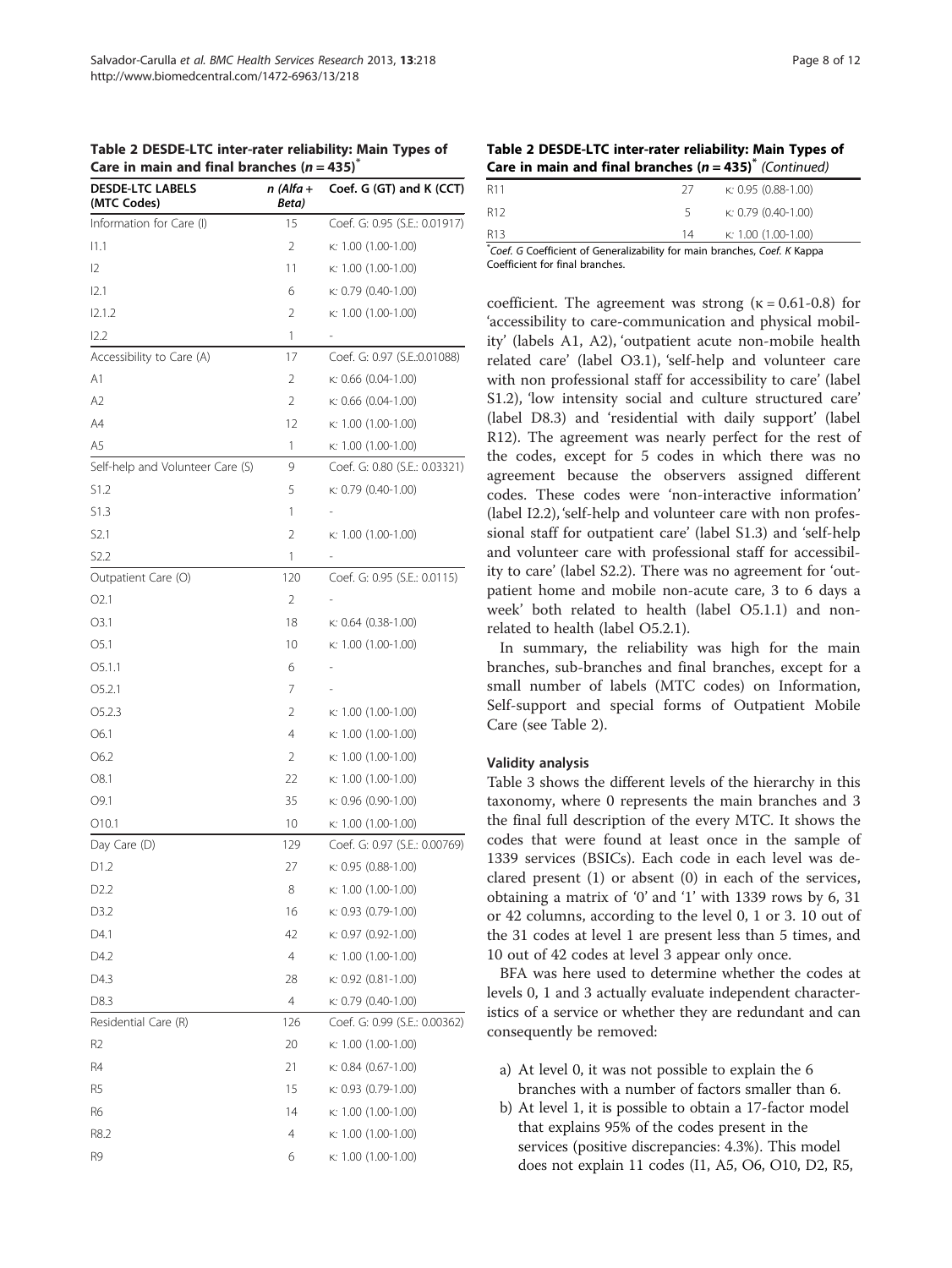| Level 0 | Branch I | Branch A | Branch S | Branch O | Branch D | Branch R | Total   |
|---------|----------|----------|----------|----------|----------|----------|---------|
| Level 1 | 2(2)     | 5(4)     | 2(2)     | 10 (7)   | 9 (6)    | 14 (10)  | 42 (31) |
| Level 3 | 8(5)     | 5 (4)    | 10 (4)   | 24 (10)  | 22(9)    | 20(10)   | 89 (42) |

<span id="page-8-0"></span>Table 3 Primary branches division (in parentheses, the codes found in the sample of 1339 services)

R6, R8, R9, R10 and R12), with the 'R' branch the worst adjusted of all. A more extensive 23-factor model still could not explain 6 codes with prevalence lower than 5 (positive discrepancies is 0.9%). Finally a 29-factor model explains all the the codes and shows 0% of positive discrepancy. This factor model showed an association between labels I1 and A5. The association between labels R2 (acute inpatient hospital care) and O3 (emergency care, 24 hours) remained constant for all the models. In factor 18, codes R2 and O3.1 appear together 114 times (100% of appearances). Facilities with hospital acute care (R2) commonly offer outpatient emergency care (O3.1).

c) A 24-factor model explains 95% of positive codes at level 3 (12 codes remain unexplained). Again the worst adjustment is shown at branch 'R'. The 29 factor model explains all codes with a prevalence higher than 5 except for D4.2 (Table 4).

Labels I1.1, I1.2, I2.2 and A5 are associated to factor 1. This association is mainly explained by the low prevalence of these codes in the database: 1 observation for I1.2, I2.2 and A5 and 3 for I1.1. This probably describes a very infrequent type of care in one service. Labels I1.1, S1.2 and D8.3 appear together in factor 7. Low intensity social and cultural structured day care (D8.3) is generally but not necessarily connected to volunteer care (nonprofessional staff-accessibility to care - S1.2). Factor 9 includes codes O5.2.1 and S1.3, which could also be explained by their low prevalence.

### Impact analysis

Decision makers and planners from key European organizations were contacted and invited to participate in a related international conference, as well as in DESDE-LTC meetings. A major practical output of this awareness strategy has been the incorporation of the DESDE in the list of references of the System of Health Accounts (SHA v2.0) edited by OECD, WHO and EUROSTAT [[8](#page-10-0)]. The DESDE-LTC toolkit has recently been incorporated into a project aimed to study the financing, efficiency and quality of mental health system in Europe funded by the 7th framework (REFINEMENT project, 2011–2013).

Direct contacts with national/regional social and health planners have been made by all partners with active involvement of national agencies in Spain, Bulgaria and Slovenia and practical implementation in Spain. The DESDE-LTC toolkit and its coding system have been used to describe the Mental Health system in eight regions (or Autonomous Communities) of Spain, and it has generated knowledge for evidence-informed planning in four of them: Madrid, Basque Country, Cantabria [[37](#page-11-0)], and Catalonia [[38](#page-11-0)].

#### **Discussion**

To our knowledge DESDE-LTC is the first taxonomy and related toolkit to assess services for long term care

|                           | Table 4 MTC code associations in a 29-factor model |  |
|---------------------------|----------------------------------------------------|--|
| (Boolean factor analysis) |                                                    |  |

| Summary:         |                 |                |     |    |
|------------------|-----------------|----------------|-----|----|
| <b>FACTOR 1</b>  | 111             | 112            | 122 | A5 |
| <b>FACTOR 2</b>  | D41             |                |     |    |
| <b>FACTOR 3</b>  | 1212            |                |     |    |
| <b>FACTOR 4</b>  | A <sub>1</sub>  |                |     |    |
| <b>FACTOR 5</b>  | A2              |                |     |    |
| FACTOR 6         | A4              |                |     |    |
| <b>FACTOR 7</b>  | 111             | <b>S12</b>     | D83 |    |
| <b>FACTOR 8</b>  | O91             |                |     |    |
| FACTOR 9         | O521            | S13            |     |    |
| FACTOR 10        | S21             |                |     |    |
| FACTOR 11        | <b>S22</b>      |                |     |    |
| FACTOR 12        | O81             |                |     |    |
| FACTOR 13        | O511            |                |     |    |
| FACTOR 14        | 0523            |                |     |    |
| FACTOR 15        | R13             |                |     |    |
| FACTOR 16        | D12             |                |     |    |
| FACTOR 17        | R11             |                |     |    |
| FACTOR 18        | O31             | R <sub>2</sub> |     |    |
| FACTOR 19        | R <sub>4</sub>  |                |     |    |
| <b>FACTOR 20</b> | O101            |                |     |    |
| <b>FACTOR 21</b> | 1211            |                |     |    |
| <b>FACTOR 22</b> | D43             |                |     |    |
| <b>FACTOR 23</b> | D11             |                |     |    |
| FACTOR 24        | D32             |                |     |    |
| <b>FACTOR 25</b> | D <sub>22</sub> |                |     |    |
| <b>FACTOR 26</b> | R <sub>6</sub>  |                |     |    |
| FACTOR 27        | O61             |                |     |    |
| <b>FACTOR 28</b> | R102            |                |     |    |
| FACTOR 29        | R5              |                |     |    |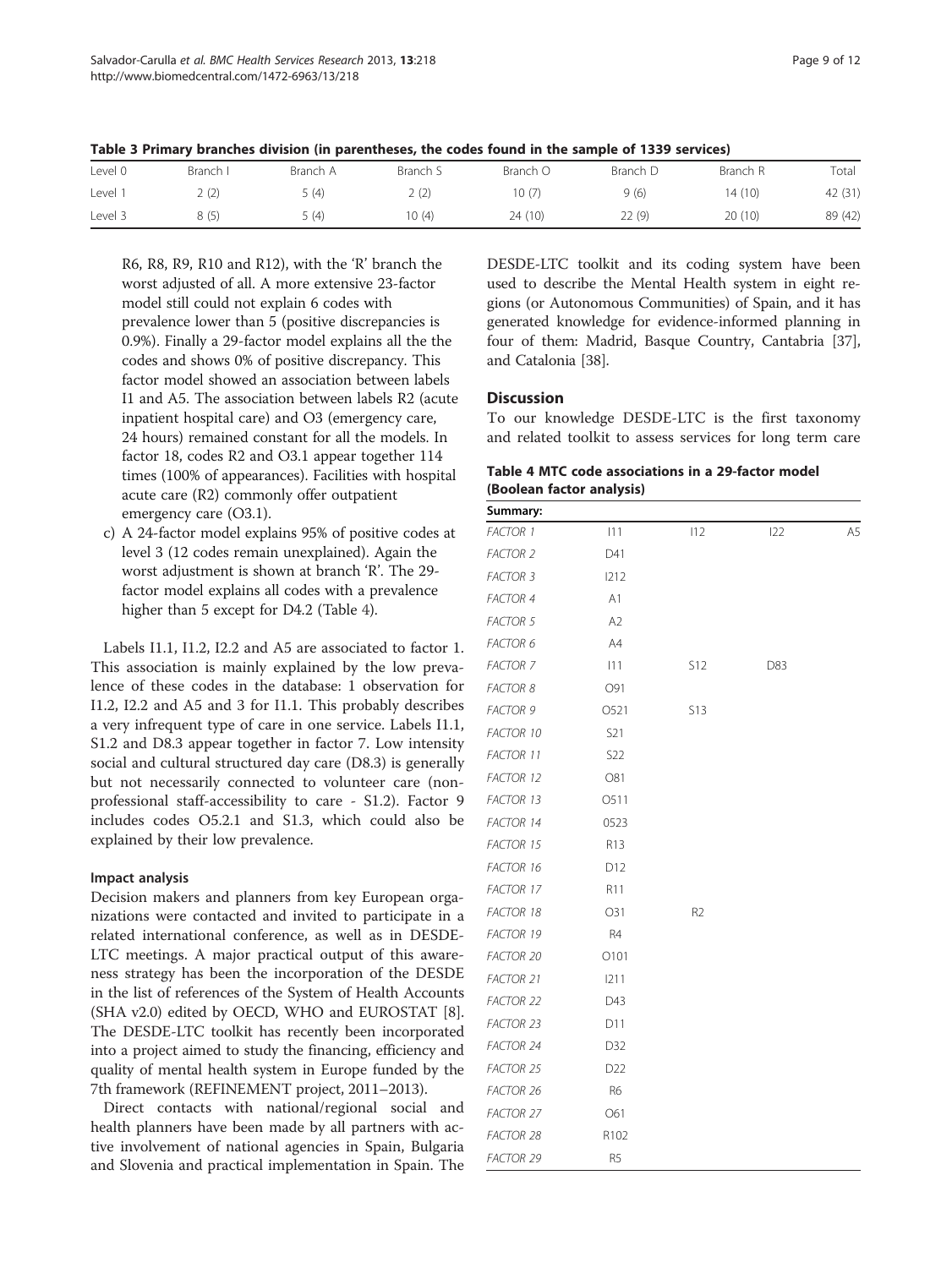in Europe. This taxonomy incorporates the decimal coding system, the assessment instrument, a glossary of terms, a training package and other accompanying material in an open-access webpage ([http://www.edesdeproject.](http://www.edesdeproject.eu) [eu](http://www.edesdeproject.eu)). These documents include the preliminary version of the final results described here.

Terminologies and classifications usually precede and provide the framework for developing questionnaires and other health instruments [[39\]](#page-11-0). DESDE-LTC has followed a reverse sequence: this classification was preceded by the development of instruments for assessing mental health services (ESMS) [\[20](#page-10-0)], services for elders (DESDAE) [[40\]](#page-11-0) and services for persons with disabilities (DESDE) [\[3](#page-10-0)]. Items initially designed to code MH services at section II of ESMS have evolved into a complex system of identification of basic and comparable arrangements of care organization (BSICs) with defined attributes and descriptors which are based on MTCs for patients with LTC needs. These categories have been populated in a series of studies funded by the European Commission, as well as by national and regional public health agencies, since 1994. The previous work has been revised and completed in the DESDE-LTC project by an international expert panel and 6 national nominal groups. Previous classifications were developed either for local and national coding, as a complement of health accounts (SHA 2.0) [[8\]](#page-10-0) or as a broad umbrella for coding the environmental context of care in the classification of functioning (ICF) [\[41](#page-11-0)].

The DESDE-LTC classification and its related toolkit have been evaluated as a promising tool, it is an ontology-driven system and is well adapted to the actual needs of health service research. Even though this taxonomy has been developed by a broad group of experts and stakeholders from different countries and diverse health and social care areas (ageing, chronic care, intellectual disability, physical disabilities, and mental health), several limitations should be mentioned.

First, the reliability and the quantitative validity analyses were carried out in a sample made mainly of mental health services in Spain. This fact was related to the direct involvement of the Spanish MH national and regional agencies in the use of the instrument for evidence-informed planning. Services from other sectors and other countries were added to the database, mental health is regarded as a paradigm of complex care including health, social, education, work and crime and justice services [\[42](#page-11-0)], and Spain has a high diversity of health and social care systems in its 17 regions [[43](#page-11-0)]. Therefore, to be fully generalizable, our results should be completed by studies comparing different countries and carried out in different health sectors. Likewise the results of the reliability analysis should be completed with results obtained from other research groups and observers who

did not participate in the development of the instrument. A pilot study comparing services in Sofia (Bulgaria) and Madrid (Spain) has recently being completed, and the usability of DESDE-LTC is currently being assessed in the comparison of 9 mental care systems in Europe (Refinement Project) [\[44\]](#page-11-0).

Second, the on-line training package developed in this project could not replace advanced face-to-face training and it could only be used as complementary to traditional training where at least 24 training hours are required. Third, to facilitate DESDE-LTC implementation and to reduce training requirements it is necessary to develop a user-friendly computer version based on algorithms. Future developments include a version for mental health (ESMS-R: European Service Mapping Schedule Research Version).

The DESDE-LTC tool may have a significant impact in the assessment of efficiency and equity. It should be noted that the main domains of health equity are: i) Eligibility: Criteria for access to care services are equitable (specific groups are not excluded); ii) Availability: The care option is available in the catchment area; iii) Accessibility: The care option is not influenced by restrictions and/or limitations in time, distance or information (e.g. user rights); iv) Utilization: Available care alternatives are actually utilized by users; and v) Mobility: When moving to a new location users can access and utilize similar care alternatives to those available in the former location, or basic care alternatives are available and comparable across two different areas. To assess the different domains of equity DESDE-LTC provides a common terminology, a standard coding of LTC services, a standard procedure for data collection and meaningful comparisons across and within countries [[13](#page-10-0)].

# Conclusions

The DESDE-LTC instrument is consistent with the principles of ontology. It thus represents a relevant contribution to establishing a common terminology, a taxonomy and coding of Long Term Care services in the European context, and a standard procedure for data collection and comparison. Even though this system is ready for use, its overall relevance will not be established until it has been used to develop integrated Health Information Systems and to assess service harmonization and allocation of care (resources, programs and interventions) between different groups and individuals in Europe.

#### **Endnotes**

<sup>a</sup>These countries were: Austria (n = 5), Bulgaria (n = 5), Croatia ( $n = 1$ ), Slovenia ( $n = 5$ ) and United Kingdom ( $n = 1$ ) 4). To complement this initial study and the sample of assessed facilities a pilot study was carried out to compare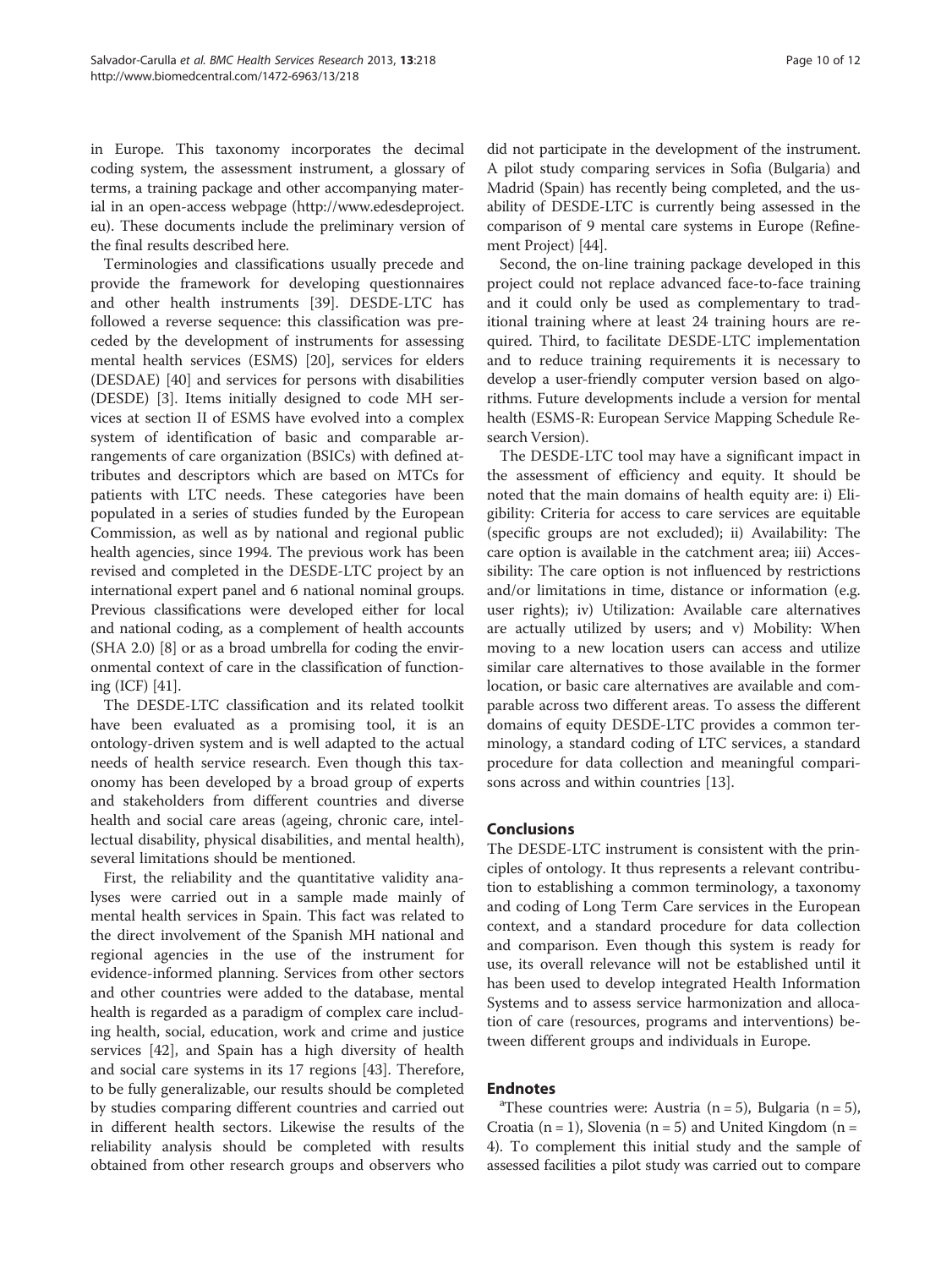<span id="page-10-0"></span>the cities of Sofia and Madrid ([http://www.edesdeproject.](http://www.edesdeproject.eu/reference.php) [eu/reference.php](http://www.edesdeproject.eu/reference.php)).

<sup>b</sup>Available at the eDESDE-LTC website ([http://www.](http://www.edesdeproject.eu) [edesdeproject.eu](http://www.edesdeproject.eu)).

#### Competing interests

The authors declare that they have no competing interests.

#### Authors' contributions

All authors have participated in different parts of the project eDESDE-LTC; LSC carried out the design and coordination of the eDESDE-LTC project; JAG participated in the revision of the project' materials and in the writing of the final manuscript. All authors read, contributed and approved the final version of this text.

#### Acknowledgements

The eDESDE-LTC project has been funded by the Executive Agency of Health and Consumer (EAHC) Project Ref. 2007/116. We also acknowledge the Spanish Research Agency, Instituto Carlos III, for funding the related work on the European Service Mapping Schedule (ESMS-II); and the REFINEMEMT project (Ec-Ga Nº261459-2010) - VII Framework Programme of the EU, European Commission. The collaborating partners in the eDESDE-LTC project have been: Department of Mental Health Sciences, University College of London (UK); Centro Studi e Ricerche (ASL-4, Italy), Department of Research & Development, Division of Mental Health Services. Akershus University Hospital (Norway), ETEA University of Cordoba (Spain), University of Alicant (Spain), Universidad Politécnica de Barcelona (Spain), OECD - Health Division (France), National Center for Public Health Protection (Ministry of Health, Bulgaria), General Directorate of Health Planning (Catalan Department of Health, Spain), Psychiatry Research Unit of Cantabria (WHO collaborating Centre) Univ. Hospital "Marqués de Valdecilla"(Spain), Fundació Villablanca (Spain), Equity & Health Department (Municipality of Jerez, Spain). Additionally, we want to acknowledge the reviewers whose comments have contributed to improve our final work.

Other members of the eDESDE-LTC Group are: José Almenara, Federico Alonso, Jordi Balot, Murielle Bendeck, Anne Mette Bjerkan, Barbara Brehmer, Britt Venner, Angel Broshtilov, María Dolores Crespo, Mojca Z. Dernovsek, Nikolina Djurova, Monica Duaigües, Josep Fusté, Ana Fernández, Luis Gaite, Carlos García-Alonso, Juan Carlos García Gutiérrez, José García-Ibañez, Karina Gibert, Juan Luis Gonzalez-Caballero, Birgitte Kalseth, Martin Knapp, Carolina Lagares, Paula Llull , Teresa Marfull, Rafael Martínez-Leal, Tihana Matosevic, Cristina Molina, Valerie Moran, Carlos Mur, Carmen Omist, Miriam Poole, Manuel Palomar, Rayna Popova, Eugeni Rojas, Torleiff Ruud, Antoni Serrano, Daniela Seyrlehner, Josep Solans, José Luis Vázquez-Barquero, and Elisabeth Zeilinger.

#### Author details

<sup>1</sup> Centre for Disability Research and Policy Faculty of Health Sciences, University of Sydney, 75 East St Lidcombe, Sydney, NSW 2141, Australia. <sup>2</sup>Scientific Association PSICOST, Jerez de la Frontera, Cadiz, Spain. <sup>3</sup>Área de Salud y Política Social, Universidad Loyola Andalucía, Seville, Spain. <sup>4</sup>Center for Teaching and Learning, University of Vienna, Vienna, Austria. <sup>5</sup>LSE Health and Social Care, London School of Economics and Political Sciences, London, UK. <sup>6</sup>Public Health Association, Sofia, Bulgaria. <sup>7</sup>Sociomedical Institute, Scientific Research Centre of the Slovenian Academy of Sciences and Arts, Ljubljana, Slovenia. <sup>8</sup>Department of Health Research, SINTEF Technology and Society, Trondheim, Norway. <sup>9</sup>Centro Studi e Ricerche in Psichiatria ASLT02, Torino, Italy. 10Mental Health Sciences Unit, University College London, London, UK. 11Área de Estadística e Investigación Operativa, Universidad de Cádiz, Cádiz, Spain. <sup>12</sup>Departamento de Enfermería, Universidad de Alicante, Alicante, Spain.

#### Received: 4 July 2012 Accepted: 6 June 2013 Published: 15 June 2013

#### References

- 1. Organization for Economic Co-operation and Development (OECD): The OECD Health Project: Long Term Care for Older People. Paris: OECD Publishing; 2005.
- 2. European Commission: Long-Term Care in the European Union. European Commission. Employment, Social Affairs and Equal Opportunities Dg

[online] 2008 April 28 [cited 2009, January the 22nd]; 46 (26). URL available from: [http://ec.europa.eu/employment\\_social/social\\_inclusion/docs/](http://ec.europa.eu/employment_social/social_inclusion/docs/evaluation_full_text_en.pdf) [evaluation\\_full\\_text\\_en.pdf](http://ec.europa.eu/employment_social/social_inclusion/docs/evaluation_full_text_en.pdf).

- 3. Salvador-Carulla L, Poole M, Gonzalez-Caballero JL, Romero C, Salinas JA, Lagares-Franco CM, RIRAG/PSICOST Group: DESDE Consensus Panel. Development and usefulness of an instrument for the standard description and comparison of services for disabilities (DESDE). Acta Psychiatr Scand Suppl 2006(432):19–28.
- 4. Johri M, Beland F, Bergman H: International experiments in integrated care for the elderly: a synthesis of the evidence. Int J Geriatr Psychiatry 2003, 18:222–235.
- 5. EUROSTAT: Feasibility Study –Comparable Statistics in the Area of Care of Dependent Adults in the EU. Luxembourg: Office for Official Publications of the European Communities; 2003.
- 6. Fleury MJ: Quebec mental health services networks: models and implementation. Int J Integr Care. 2005, 5:e07. Epub 2005 Jun 1.
- 7. Salvador-Carulla L, Haro JM, Ayuso-Mateos JL: A framework for evidencebased mental health care and policy. Acta Psychiatr Scand Suppl 2006  $(432):5–11$
- 8. Organization for Economic Co-operation and Development (OECD), World Health Organization (WHO) and EUROSTAT (European Commission). Pre-Edited Version: A System of Health Accounts Version 2.0. Paris: OECD, WHO and EUROSTAT; 2011. [http://epp.eurostat.ec.europa.eu/cache/ITY\\_OFFPUB/](http://epp.eurostat.ec.europa.eu/cache/ITY_OFFPUB/KS-30-11-270/EN/KS-30-11-270-EN.PDF) [KS-30-11-270/EN/KS-30-11-270-EN.PDF.](http://epp.eurostat.ec.europa.eu/cache/ITY_OFFPUB/KS-30-11-270/EN/KS-30-11-270-EN.PDF)
- 9. MINISTERIO DE SANIDAD Y POLÍTICA SOCIAL: Cartera de servicios comunes del Sistema Nacional de Salud y procedimiento para su actualización MINISTERIO DE SANIDAD Y POLÍTICA SOCIAL. Madrid; 2009. Available online: [http://www.msssi.gob.es/profesionales/prestacionesSanitarias/publicaciones/](http://www.msssi.gob.es/profesionales/prestacionesSanitarias/publicaciones/CarteraDeServicios.htm) [CarteraDeServicios.htm](http://www.msssi.gob.es/profesionales/prestacionesSanitarias/publicaciones/CarteraDeServicios.htm).
- 10. Thomas S, Kuhn PSA: Proceedings of the Biennial Meeting of the Philosophy of Science Association Vol. II. Symposia and Invited Papers, Chicago: The University of Chicago Press; 1982:669–688.
- 11. Hodgson J: The impact of European Union law on individuals as patients. Br J Nurs 2009, 18(5):308–310.
- 12. Glinos IA, Doering N, Maarse H: Travelling home for treatment and EU patients' rights to care abroad: results of a survey among German students at Maastricht University. Health Policy 2012, 105(1):38–45. Epub 2012 Jan 18.
- 13. Romá-Ferri MT, Palomar M: Analysis of health terminologies for use as ontologies in healthcare information systems. Gac Sanit 2008, 22:421–433.
- 14. World Health Organization: The Ljubljana Charter on Reforming Health Care. Copenhagen: WHO Regional Office for Europe; 1996.
- 15. Oxman AD, Schünemann HJ, Fretheim A: Improving the use of research evidence in guideline development: 7. Deciding what evidence to include. Health Res Policy Syst. 2006, 4:19.
- 16. Oxman AD, Schünemann HJ, Fretheim A: Improving the use of research evidence in guideline development: 8. Synthesis and presentation of evidence. Health Res Policy Syst. 2006, 4:20.
- 17. Lewin S, Oxman AD, Lavis JN, Fretheim A: SUPPORT Tools for evidenceinformed health Policymaking (STP) 8: Deciding how much confidence to place in a systematic review. Health Res Policy Syst. 2009, 7(Suppl 1):S8.
- 18. Beecham J, Johnson S, EPCAT Group: The European Socio-Demographic Schedule (ESDS): rationale, principles and development. Acta Psychiat Scand. 2000, 102(Suppl. 405):33–46.
- 19. de Jong A: Development of the International Classification of Mental Health Care (ICMHC). Acta Psychiatr Scand Suppl 2000, 405:8-13.
- 20. Johnson S, Kuhlmann R, EPCAT Group. European Psychiatric Assessmen Team: The European Service Mapping Schedule (ESMS): development of an instrument for the description and classification of mental health services. Acta Psychiatr Scand Suppl 2000, 405:14-23.
- 21. Munizza C, Tibaldi G, Cesano S, Dazzi R, Fantini G, Palazzi C, Scala E, Zuccolin M: Mental health care in Piedmont: a description of its structure and components using a new technology for service assessment. Acta Psychiatr Scand 2000, 102:47–58.
- 22. Salvador-Carulla L, Romero C, Martinez A, Haro JM, Bustillo G, Ferreira A, Gaite L, Johnson S: Assessment instruments: standardization of the European Service Mapping Schedule (ESMS) in Spain. Acta Psychiatr Scand Suppl 2000, 405:24–32.
- 23. Trypka E, Adamowski T, Kiejna A: Presentation of the cost-effectiveness technique questionnaire--the possibility of the Polish adaptation. Psychiatr Pol 2002, 36:389–396.